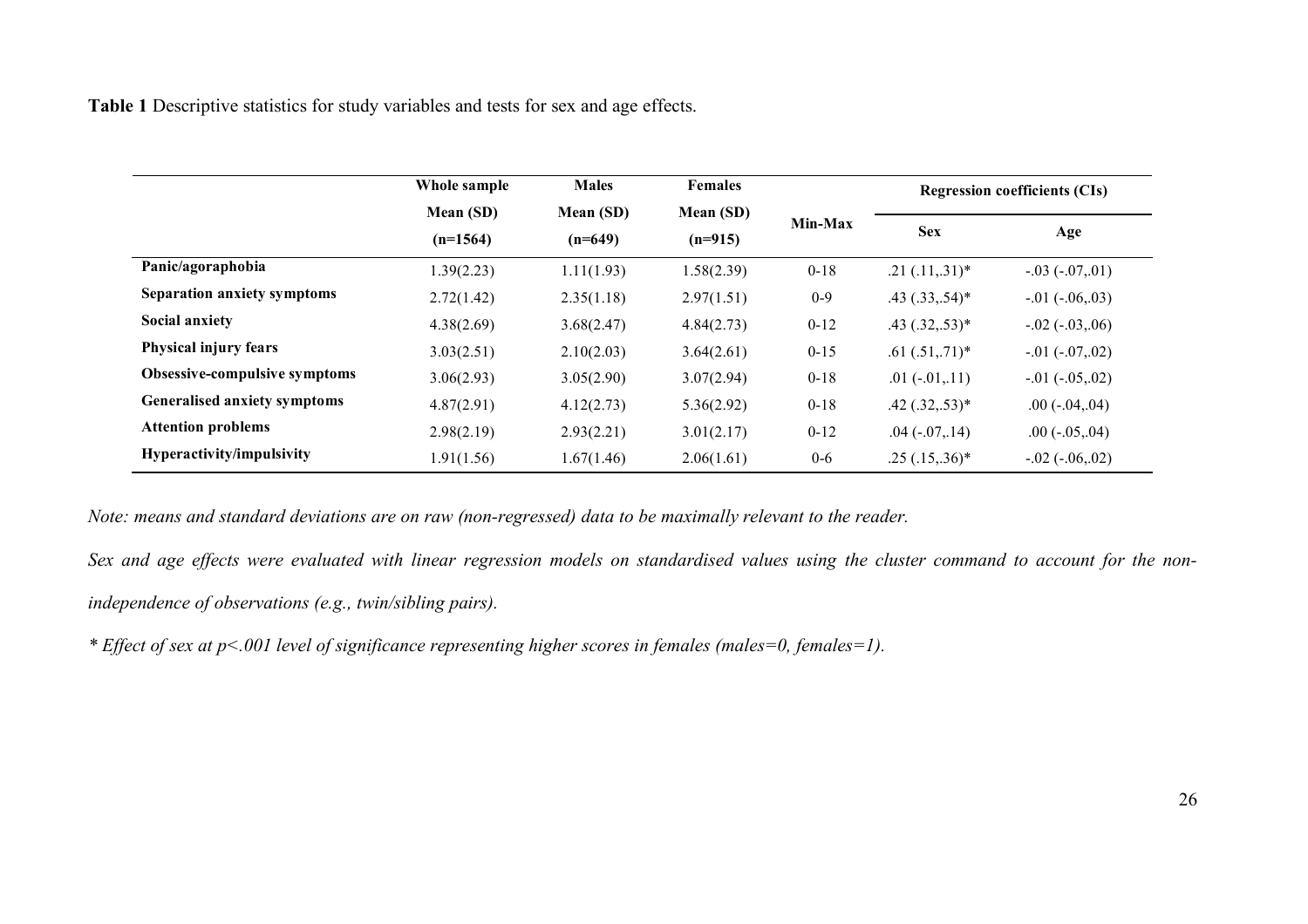**Table 2** Full correlations between the two ADH dimensions and anxiety subtypes, alongside partial correlations controlling for one ADH dimension

at a time (95% confidence intervals).

|                                     |                | <b>Full correlations</b> | <b>Partial correlations</b>     |                                 |  |
|-------------------------------------|----------------|--------------------------|---------------------------------|---------------------------------|--|
|                                     | AP             | <b>HYP</b>               | $AP$ (control HYP) <sup>1</sup> | $HYP$ (control AP) <sup>2</sup> |  |
| Panic/agoraphobia                   | .39(.35, .44)  | .16(.12,.22)             | .34(.30,.39)                    | $.04$ ( $-.02, .09$ )           |  |
| Separation anxiety symptoms         | $-.05(-.10,0)$ | $.02(-0.03, 0.07)$       | $-.05(-.10,0)$                  | $.02(-.03, .07)$                |  |
| <b>Social anxiety</b>               | .33(.28, .38)  | $-0.04(-0.09, 01)$       | .36(.31, .40)                   | $-19(-.24,-.14)$                |  |
| Physical injury fears               | .20(.15,.25)   | .09(.04,.15)             | .19(.13,.24)                    | $.03(-02,08)$                   |  |
| Obsessive-compulsive symptoms       | .41(.36, .45)  | .17(.12,.22)             | .34(.29,.38)                    | .06(0.01, 11)                   |  |
| <b>Generalised anxiety symptoms</b> | .39(.35, .44)  | .17(.12,.22)             | .35(.31, .39)                   | $.03(-0.03, 0.08)$              |  |
| <b>Attention problems</b>           |                | .32(.27, .36)            |                                 |                                 |  |
| Hyperactivity/impulsivity           |                |                          |                                 |                                 |  |

## *AP – Attention problems, HYP – Hyperactivity/impulsivity*

*1 partial correlation between attention problems and anxiety subtypes controlling for hyperactivity/impulsivity problems*

*2 partial correlation between hyperactivity/impulsivity problems and anxiety subtypes controlling for attention problems.*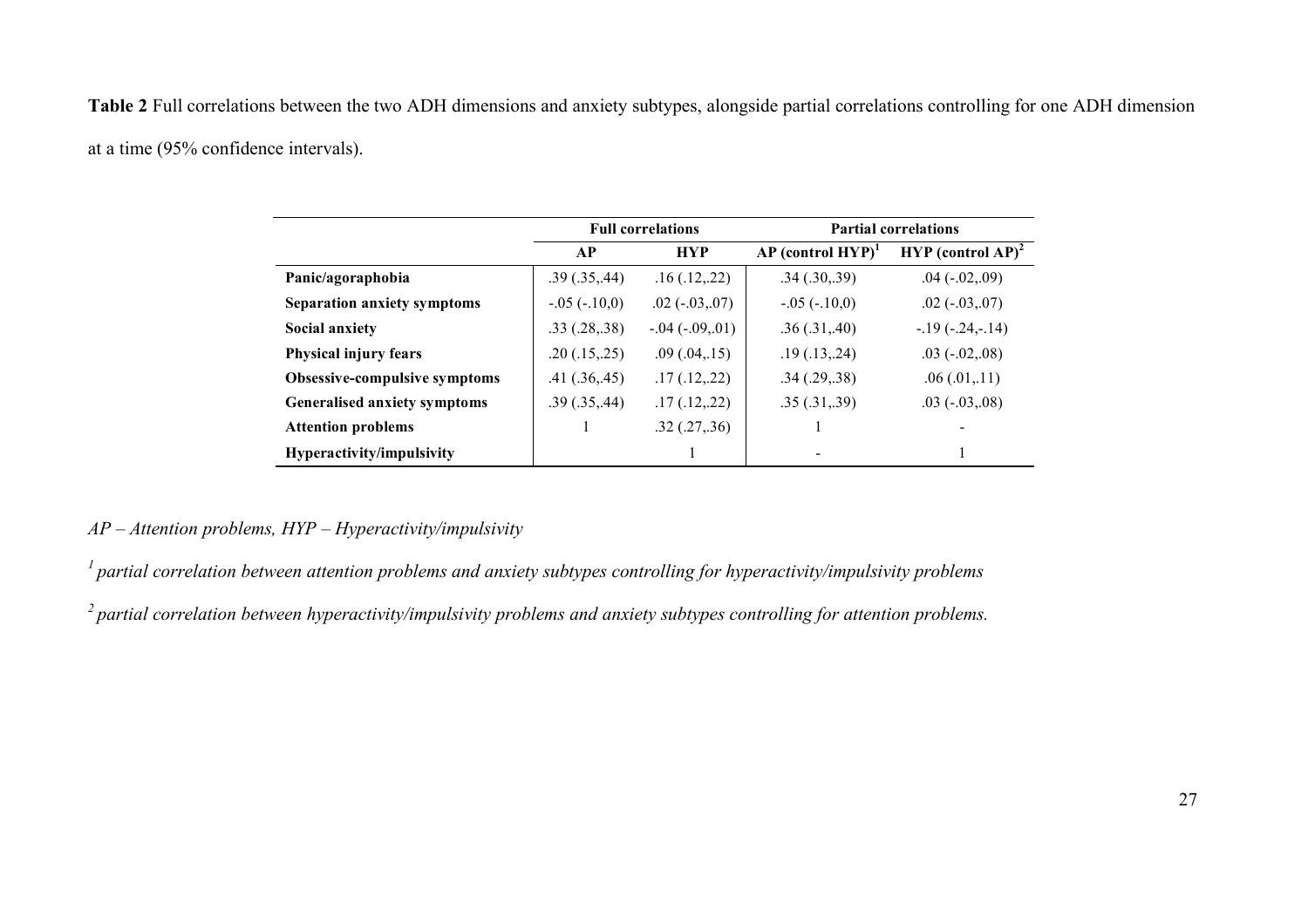**Table 3**. Twin correlations (95% confidence intervals) for study variables by zygosity.

|                                      | <b>MZm</b>         | <b>MZf</b>         | DZm/MMsibs            | <b>DZf/FFsibs</b> | DZ <sub>0</sub> /OSsibs |
|--------------------------------------|--------------------|--------------------|-----------------------|-------------------|-------------------------|
| Panic/agoraphobia                    | .53(.35,.67)       | .32(.15, .47)      | $.12$ ( $-.10, .31$ ) | .18(.03,.32)      | $.03(-.10, 16)$         |
| <b>Social Anxiety</b>                | $.43$ $(.24, .59)$ | .34(.17, .48)      | .37(.18,.54)          | .24(.09,.38)      | $.09(-.04,.21)$         |
| <b>Physical Injury Fears</b>         | .21(.01, .41)      | .41(.25,.54)       | $.15(-0.05, .34)$     | .17(.02,.31)      | $.07(-.06, 19)$         |
| <b>Obsessive-compulsive Symptoms</b> | .36(.16, .53)      | .45(.30,.58)       | $.21(-.01, .41)$      | $.08(-.08, .23)$  | .16(.04,.28)            |
| <b>Generalised Anxiety Symptoms</b>  | .41(.21,.57)       | .48(.33, .60)      | $.11(-.11, .31)$      | .24(.08,.39)      | $.10(-03, .23)$         |
| <b>Attention Problems</b>            | .39(.16, .60)      | $.44$ $(.28, .57)$ | $.14(-0.08, .34)$     | .22(.06,.36)      | .26(.13,.38)            |

*MZm – Monozygotic male, MZf – Monozygotic female, DZm/MMsibs – Dizygotic male and male siblings, DZf/FFsibs – Dizygotic female and* 

*female siblings, DZo/OSsibs – Dizygotic opposite-sex and opposite-sex siblings.*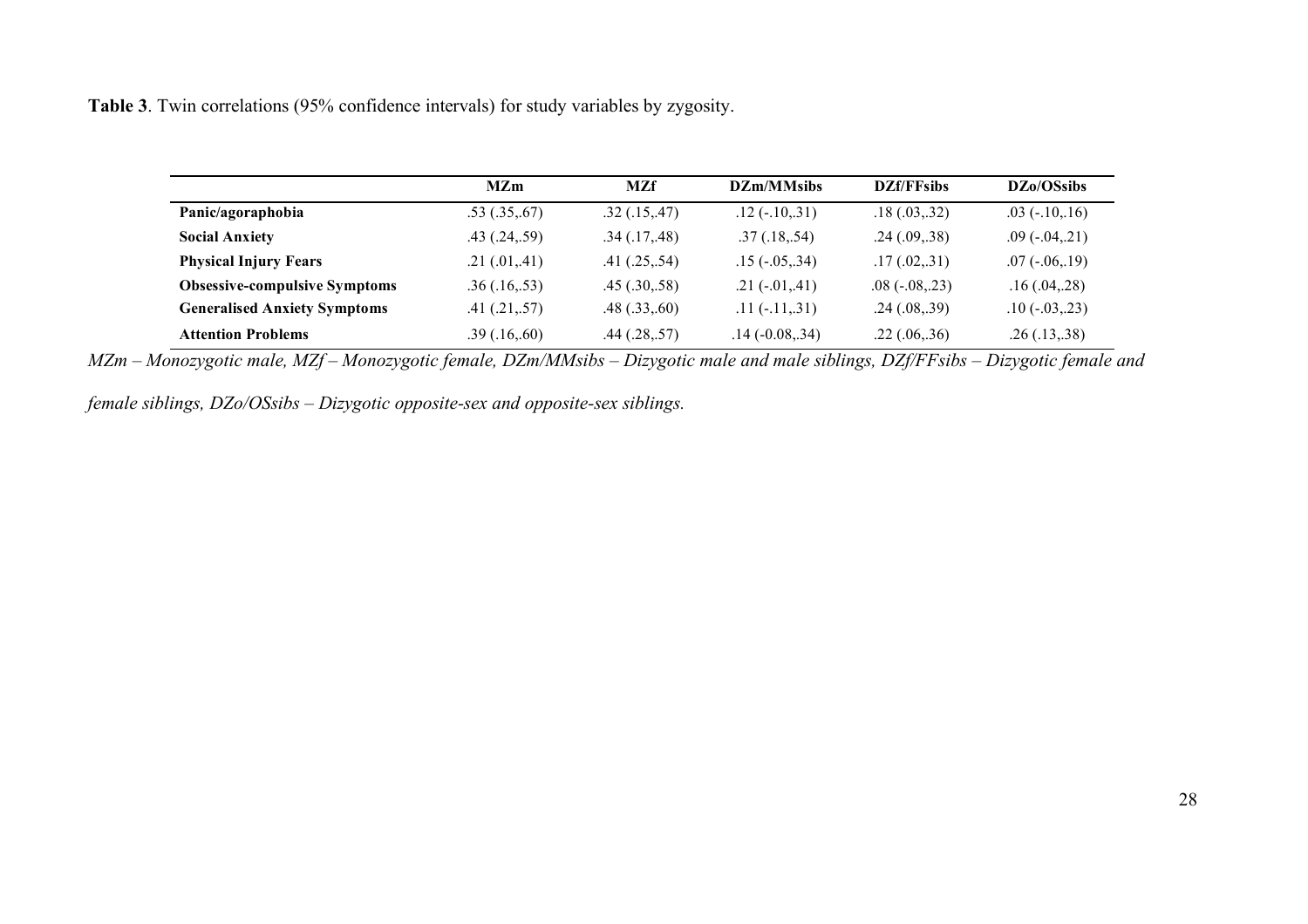**Table 4**. Parameter estimates (95% confidence intervals) from multivariate modelling: genetic and non-shared environmental influences on each variable are given in bold on the diagonal, genetic and non-shared environmental correlations are given above the diagonal, and proportions of correlations attributable to genes and non-shared environment are given below the diagonal.

| Genetic influences                  |                    |                    |                       |                    |                    |                    |  |  |
|-------------------------------------|--------------------|--------------------|-----------------------|--------------------|--------------------|--------------------|--|--|
|                                     | <b>PAN</b>         | <b>SOC</b>         | <b>PHY</b>            | <b>OCS</b>         | <b>GAS</b>         | AP                 |  |  |
| Panic/agoraphobia                   | .32(.22,.42)       | .32(.10,.51)       | $.20$ ( $-.06, .41$ ) | .73(.57, .89)      | .68(.53, .81)      | .53(.35,.70)       |  |  |
| <b>Social anxiety</b>               | $.33$ $(.10, .55)$ | .35(.26, .44)      | .30(.08, .49)         | .52(.35, .67)      | .61(0.46,0.75)     | .45(.28, .61)      |  |  |
| Physical injury fears               | $.21(-.05, .44)$   | .33(.08, .56)      | .33(.22, .43)         | .49(.29, .67)      | .25(.03, .44)      | $.12(-.09,.31)$    |  |  |
| Obsessive-compulsive symptoms       | .54(.38,.70)       | .46(.28, .62)      | .55(.31, .77)         | .36(.27, .45)      | .71(.59,.83)       | .58(.43,.73)       |  |  |
| Generalised anxiety symptoms        | .45(.30,.59)       | $.44$ $(.30, .57)$ | .30(.04,.54)          | $.49$ $(.35, .61)$ | .41(.31, .50)      | .51(.35, .65)      |  |  |
| <b>Attention problems</b>           | .50(.31, .68)      | .54(.33, .73)      | $.22$ ( $-.18, .55$ ) | .58(.40, .74)      | .55(.36,.71)       | .45(.35,.53)       |  |  |
| Non-shared environmental influences |                    |                    |                       |                    |                    |                    |  |  |
|                                     | <b>PAN</b>         | <b>SOC</b>         | <b>PHY</b>            | <b>OCS</b>         | <b>GAS</b>         | AP                 |  |  |
| Panic/agoraphobia                   | .68(.58, .78)      | .33(.23,.42)       | .37(.27, .46)         | .32(.22,.41)       | $.46$ $(.38, .55)$ | $.32$ $(.21, .42)$ |  |  |
| <b>Social anxiety</b>               | .67(0.45,90)       | .65(.56, .74)      | .31(.22,.41)          | .34(.25, .43)      | $.47$ $(.38, .55)$ | .26(.15, .36)      |  |  |
| Physical injury fears               | .79(.56,1)         | .67(0.44, 92)      | .67(.57,.78)          | .21(.11,.31)       | .34(.23, .43)      | .27(.16,.37)       |  |  |
| Obsessive-compulsive symptoms       | .46(.30,.62)       | .54(.38, .72)      | .45(.23, .69)         | .63(.55, .73)      | $.47$ $(.38, .55)$ | .28(.18, .38)      |  |  |
| Generalised anxiety symptoms        | .55(.41, .70)      | .56(.43, .70)      | .70(0.46,96)          | .51(.39, .65)      | .59(.50, .69)      | .32(.21, .42)      |  |  |
| <b>Attention problems</b>           | .50(.32,.69)       | $.46$ $(.27, .67)$ | .78(.45,1)            | $.42$ $(.26, .60)$ | .45(.29,.64)       | .55(0.47,0.65)     |  |  |

*PAN – Panic/agoraphobia, SOC – Social anxiety, PHY – Physical injury fears, OCS – Obsessive-compulsive symptoms, GAS –Generalised anxiety* 

*symptoms, AP – Attention problems.* 

*Confidence intervals not spanning zero indicate significance.*